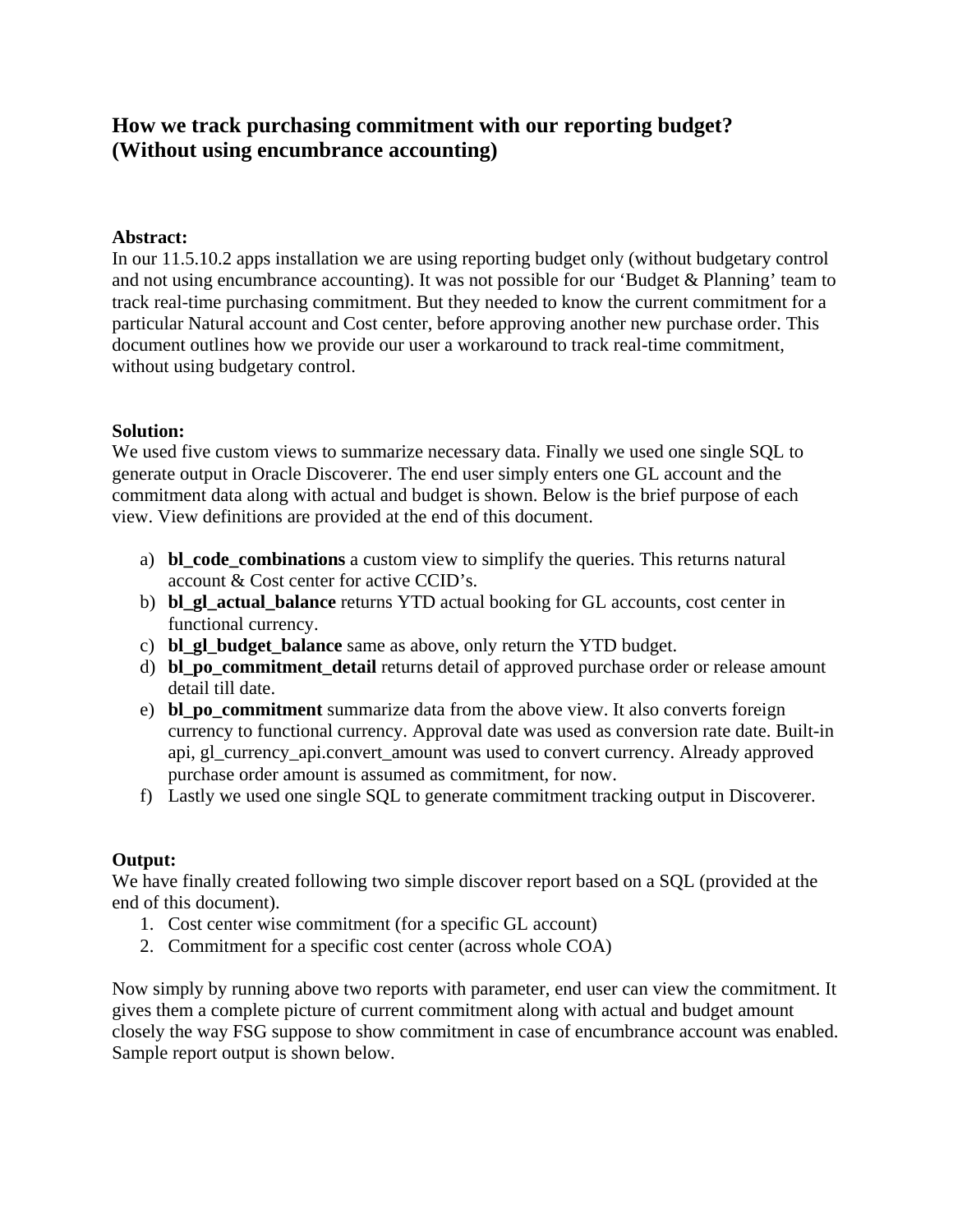# **Single Account Commitment Tracking**  Period: **Feb-08**

Account Code: 6030851, Ac Name: Other Marketing Expenses Budget: 2008\_0+12

| Cost<br>Center | cc<br><b>Name</b>     | <b>YTD</b><br><b>Budget</b> | <b>YTD</b><br>Actual | <b>YTD</b><br>Commitment | Variance      |
|----------------|-----------------------|-----------------------------|----------------------|--------------------------|---------------|
| A101           | <b>CEO Office</b>     | 300,000.00                  | 0.00                 | 150,000.00               | 150,000.00    |
| A102           | <b>PM Office</b>      | 0.00                        | 0.00                 | 0.00                     | 0.00          |
| A303           | Logistics             | 0.00                        | 0.00                 | 0.00                     | 0.00          |
| A601           | <b>CCD General</b>    | 1,250,000.00                | 25,000.00            | 150,000.00               | 1,100,000.00  |
| A602           | Care Line             | 0.00                        | 0.00                 | 0.00                     | 0.00          |
| A603           | Support Center        | 0.00                        | 25,000.00            | 0.00                     | 0.00          |
| A604           | Corporate             | 0.00                        | 0.00                 | 150,000.00               | $-150,000.00$ |
| A711           | <b>CCO</b>            | 0.00                        | 0.00                 | 0.00                     | 0.00          |
| A731           | Marketing             | 1,500,000.00                | 50,000.00            | 0.00                     | 1,500,000.00  |
| A751           | Sales Office          | 0.00                        | 0.00                 | 0.00                     | 0.00          |
| A752           | Corporate sales       | 500,000.00                  | 0.00                 | 10,000.00                | 490,000.00    |
| A753           | <b>Regional Sales</b> | 0.00                        | 0.00                 | 0.00                     | 0.00          |
| A754           | <b>Project Sales</b>  | 0.00                        | 50,000.00            | 0.00                     | 0.00          |
| A755           | Sales Support         | 0.00                        | 0.00                 | 0.00                     | 0.00          |
| A756           | Trade Marketing       | 0.00                        | 0.00                 | 0.00                     | 0.00          |
|                | Sum:                  | 3,550,000.00                | 150,000.00           | 460,000.00               |               |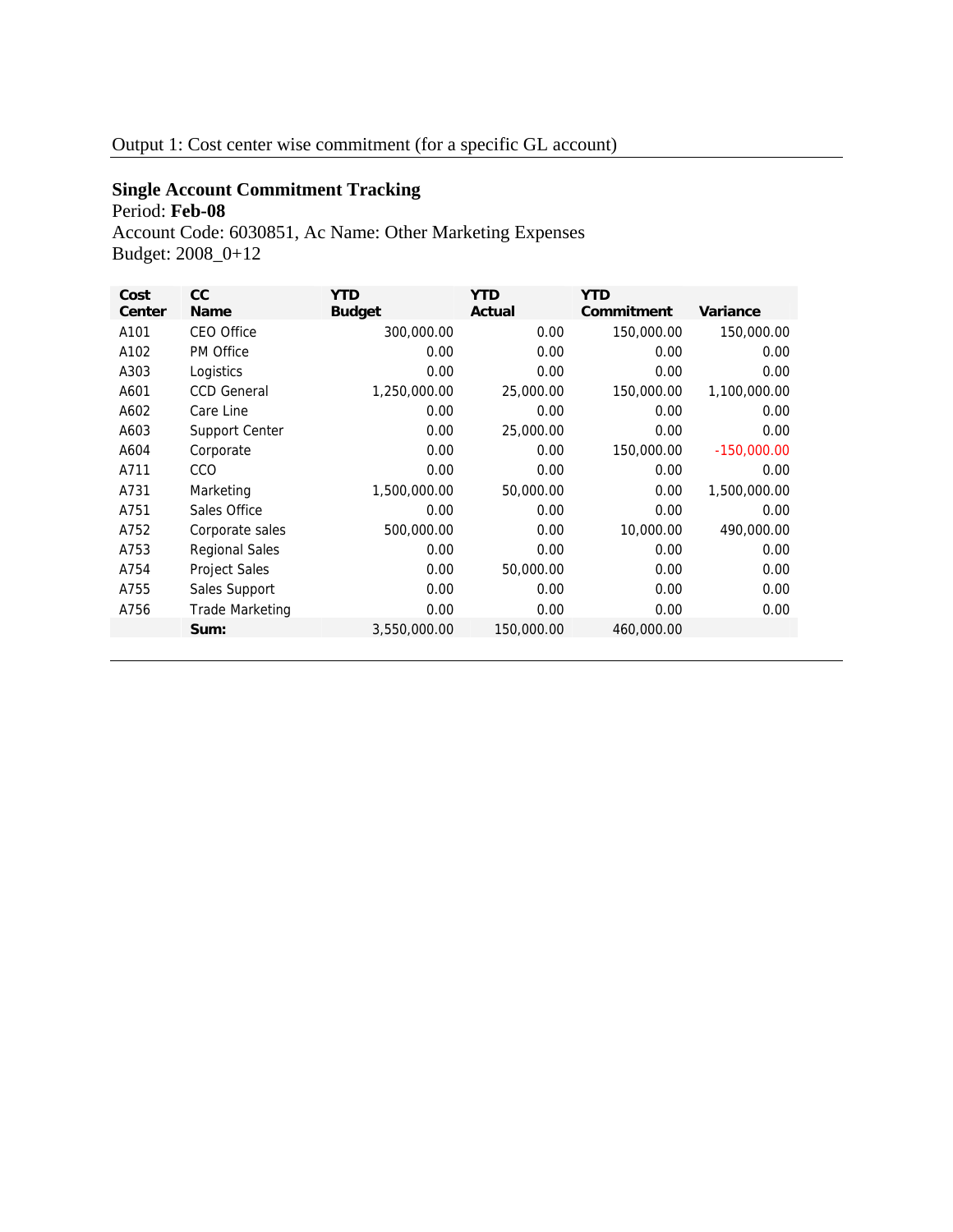# **Cost Center Commitment Tracking**

Period: **Feb-08**

CC Name: Marketing, Cost Center: A731 Budget: 2008\_0+12

| <b>Account</b>       |                            | <b>YTD</b>    | <b>YTD</b>   | <b>YTD</b>  |               |
|----------------------|----------------------------|---------------|--------------|-------------|---------------|
| Code                 | <b>Ac Name</b>             | <b>Budget</b> | Actual       | Commitment  | Variance      |
| 6021501              | Medical costs              | 0.00          | 0.00         | 0.00        | 0.00          |
| 6021502              | Group insurance            | 150,000.00    | 150,000.00   | 0.00        | 150,000.00    |
| 6021503              | Medical Insurance          | 0.00          | 150,000.00   | 750,000.00  | $-750,000.00$ |
| 6021601              | Refreshments costs         | 0.00          | 0.00         | 0.00        | 0.00          |
| 6021602              | <b>Staff Recreation</b>    | 100,000.00    | 0.00         | 0.00        | 100,000.00    |
| 6023253              | Protocol etc               | 0.00          | 0.00         | 0.00        | 0.00          |
| 6023301              | <b>Staff Entertainment</b> | 1,000,000.00  | 0.00         | 0.00        | 1,000,000.00  |
| . .                  |                            |               |              |             |               |
| $\ddot{\phantom{0}}$ |                            |               |              |             |               |
| $\ddot{\phantom{0}}$ |                            |               |              |             |               |
| $\ddot{\phantom{0}}$ |                            |               |              |             |               |
| $\ddot{\phantom{0}}$ |                            |               |              |             |               |
| . .                  |                            |               |              |             |               |
| 6029106              | Logistics charges          | 0.00          | 0.00         | 0.00        | 0.00          |
| 6029109              | Office Security expenses   | 0.00          | 0.00         | 0.00        | 0.00          |
| 6029110              | Petrol/Mileage costs       | 1,000,000.00  | 150,000.00   | 750,000.00  | 250,000.00    |
| 6029112              | Vehicles rental expense    | 1,000,000.00  | 150,000.00   | 750,000.00  | 250,000.00    |
| 6029113              | <b>Electricity costs</b>   | 0.00          | $-5.000.00$  | 0.00        | 0.00          |
| 6029114              | Water expense              | 0.00          | 0.00         | 0.00        | 0.00          |
| 6029115              | Telephone expense          | 1,000,000.00  | 15000.00     | 750,000.00  | 250,000.00    |
| 6029116              | Postage/Courier expense    | 1,000,000.00  | 150,000.00   | 750,000.00  | 250,000.00    |
| 6029117              | Other General expense      | 0.00          | 0.00         | 0.00        | 0.00          |
| 6029119              | News paper & Periodicals   | 0.00          | 0.00         | 0.00        | 0.00          |
|                      | Sum:                       | 7,000,000.00  | 4,215,000.00 | 3750,000.00 |               |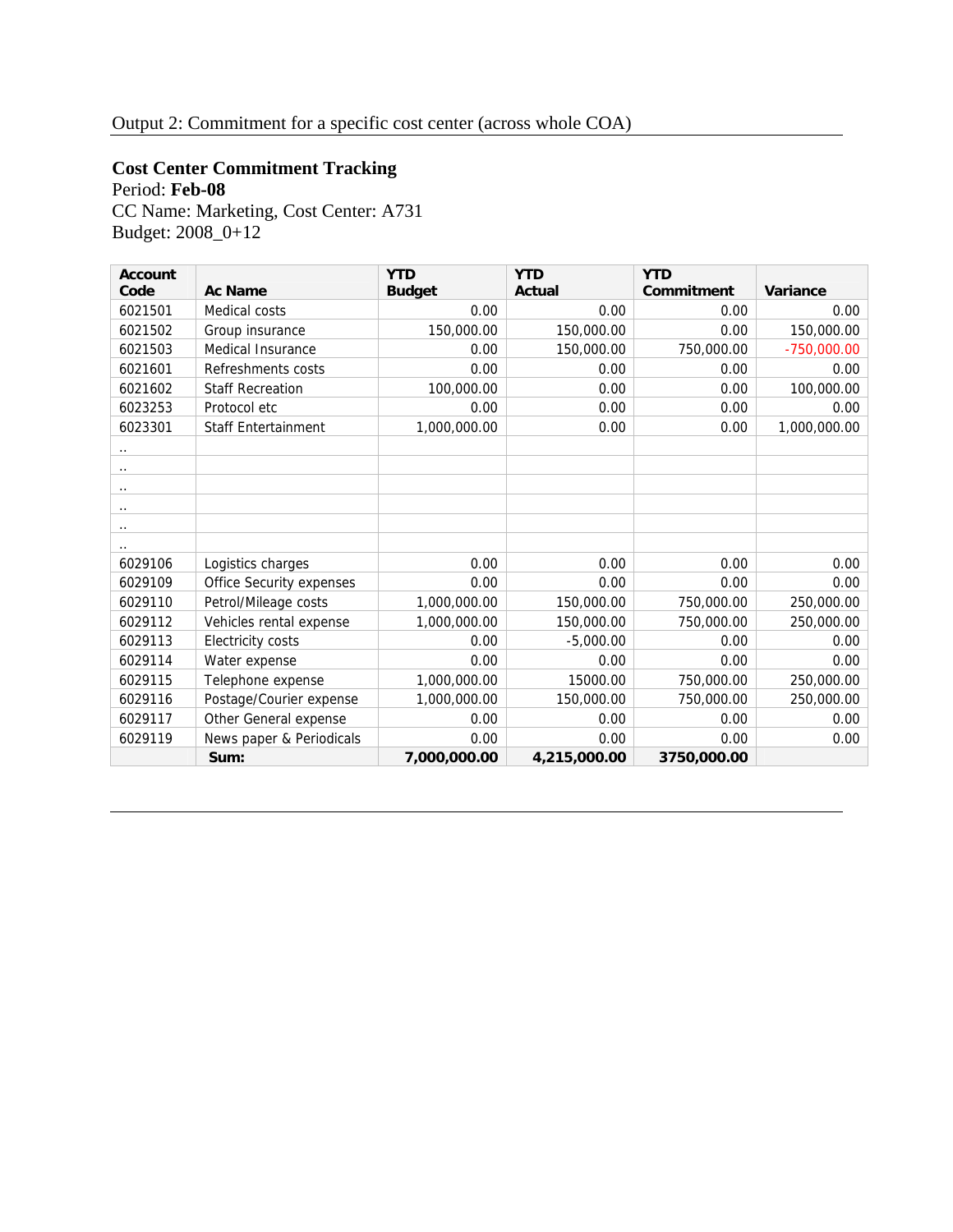### **Solution Specific Consideration:**

- In our installation SEGMENT4 is the natural account and SEGMEN3 is the cost center. It can vary.
- The SQL are for 11.5.10.2 specific data dictionaries. For other version it might change.
- Our functional currency is BDT. We had to change the parameter accordingly while calling gl\_currency\_api.convert\_amount for currency conversion.
- We used some fixed value like flex value set id, set of books name, set of books id, currency etc in query as per our installation. This will vary.
- Current GL period have to be open to appear actual YTD amount.
- We can filter GL account and cost center range anytime as per our need in the bl\_code\_combinations view definition.
- We often run 'Payables Transfer to General Ledger' in Payable and post to reflect most updated actual figured in GL account.
- We are planning to add 'Annual Budget' column in both reports in similar way.
- The output can also be generated in TOAD using the SELECT statements.
- The known limitation is, it has, budget name hard coded to keep it simple. We have to change the budget name in case of new budget is uploaded.

### **Conclusion:**

It is not a perfect way for commitment tracking. This is rather an alternative approach to track commitment with fair accuracy; in case of encumbrance accounting is not used. As long it meets our end user requirement, it fine with us.

## **DISCLAIMER**:

The information in this article is the opinion of the author, not of Oracle Corporation. Any content, materials, information or software downloaded or otherwise obtained through the use of the site is done at your own discretion and risk. Oracle shall have no responsibility for any damage to your computer system or loss of data that results from the download of any content, materials, information or software.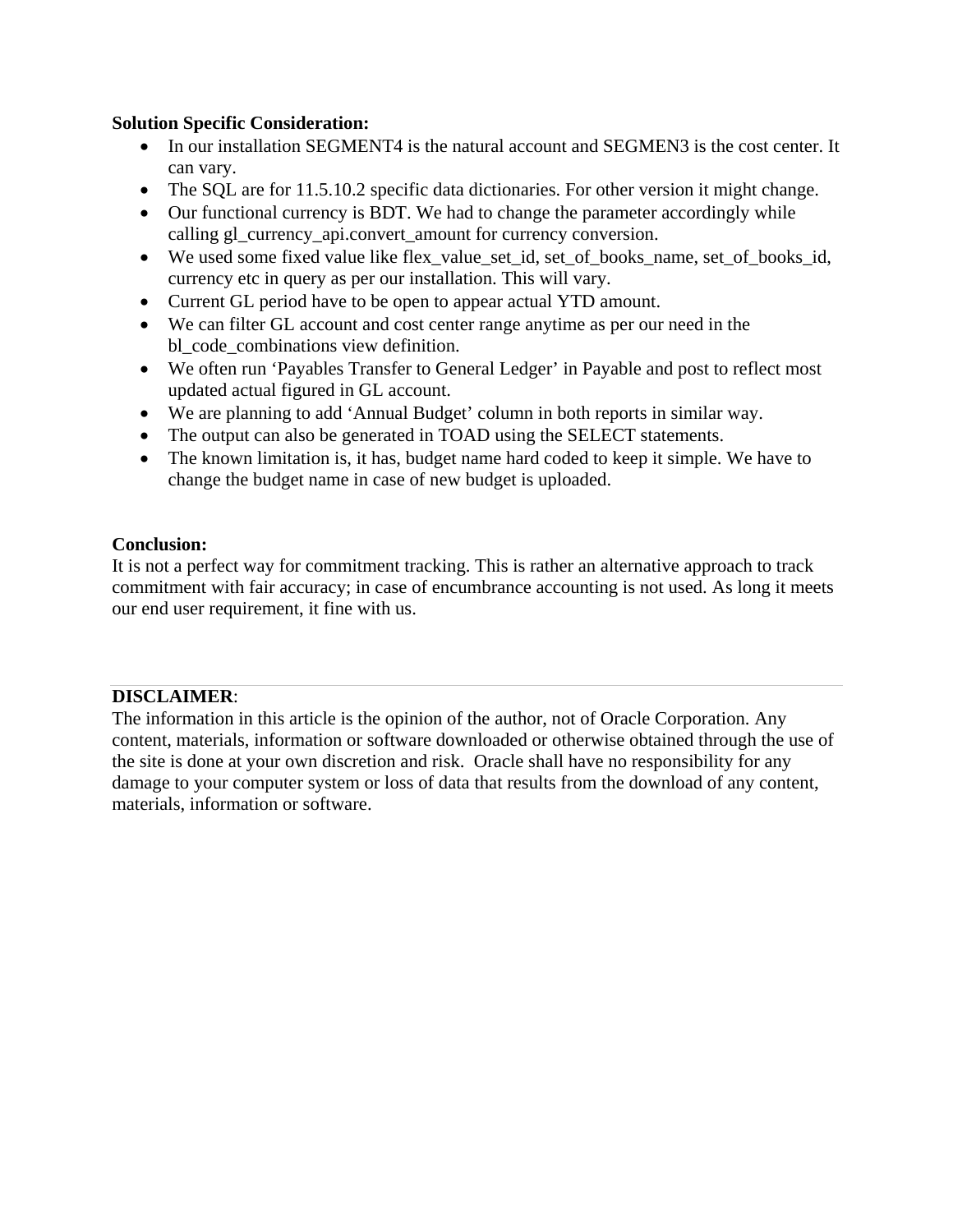#### **Appendixes: View Definitions & SQL:**

#### **1. bl\_code\_combinations:**

```
CREATE OR REPLACE VIEW bl_code_combinations AS
SELECT DISTINCT cc.segment4, fvv.description "AC_NAME",<br>cc.segment3, fvvc.description "CC_NAME",<br>TO_CHAR(SYSDATE,'Mon-YY') Period
FROM gl_code_combinations cc,<br>fnd_flex_values_vl fvv,<br>fnd_flex_values_vl fvvc
WHERE cc.chart<sup>-of</sup>_accounts_id = 50268  -- Change here<br>AND fvv.flex value set id = '1009350'  -- Value set for Natural Account
AND fvv.flex value set id = '1009350'
AND fvv.flex value = c\overline{c}. segment4
AND fvvc.flex_value_set_id = '1009349' -- Value set for Cost Center
AND fvvc.flex_value = cc.segment3 
-- Range of natural account and cost center 
AND ((NVL(cc.segment3,'') >= 'A000' AND NVL(cc.segment3,'') <= 'A999'))
AND ((NVL(cc.segment4,'') >= '0000000' AND NVL(cc.segment4,'')<= '9999999'))
AND cc.enabled_flag = 'Y' -- Enable CCID Only
AND cc.summary_flag = 'N' -- Child CCID only
ORDER BY cc.segment4, cc.segment3
```
#### **2. bl\_gl\_actual\_balance:**

```
CREATE OR REPLACE VIEW bl_gl_actual_balance as<br>SELECT bal.period name,seqment3, seqment4,
SELECT bal.period_name,segment3, segment4,<br>SUM(NVL (bal.year_to_date_dr,0)-NVL(bal.year_to_date_cr,0)) YTD_Actual
FROM glbv gl standard balances bal, gl code combinations cc
WHERE bal.account id = cc.code combination idAND bal.set_of_books_id = 1001 -- Change Here
AND bal.SET_OF_BOOKS_NAME='Banglalink Set of Books' -- Change Here
AND bal.BALANCE TYPE='Actual'
AND bal.currency_type='Functional'
AND bal.currency='BDT' -- Change Here
AND ((\text{NVL}(\text{cc}.\text{segment3}, \cdot)) \geq -\text{'}A000' \text{ AND } \text{NVL}(\text{cc}.\text{segment3}, \cdot)) \leq -\text{'}A999'))AND ((NVL(cc.segment4,'') >= '0000000' AND NVL(cc.segment4,'') <= '9999999'))
AND cc.chart of accounts id = 50268
AND NVL(bal.year to date dr, 0) - NVL(bal.year to date cr, 0) <> 0
AND bal.period_name = TO_CHAR(SYSDATE, 'Mon-YY')
GROUP BY bal.period_name, cc.segment4,cc.segment3 
ORDER BY cc.\text{segment}\overline{4}, cc.\text{segment}3
```
#### **3. bl\_gl\_budget\_balance\_YTD:**

```
CREATE OR REPLACE VIEW bl_gl_budget_balance_YTD AS<br>SELECT bal.period name, segment3, segment4,
SUM (NVL(bal.year_to_date_dr,0)-NVL(bal.year_to_date_cr,0)) YTD_Budget
FROM glbv gl standard balances bal, gl code combinations cc
WHERE bal.account id = cc.co combination idAND bal.set_of_books_id = 1001 -- Change Here
AND bal.set_of_books_name = 'Banglalink Set of Books' -- Change Here
AND bal.balance_type = 'Budget'
AND bal.currency_type = 'Functional'
AND bal.currency = 'BDT' -- Change Here
AND bal.budget_name = 'BL_2008_0+12' -- Hardocded, change Here
AND ((NVL(cc.segment3,'') \bar{A} >= 'A000' AND NVL(cc.segment3, '') <= 'A999'))
AND ((NVL(cc.segment4,'') >= '0000000' AND NVL (cc.segment4, '') <=
'9999999'))
AND cc.chart_of_accounts_id = 50268
AND bal.period \overline{n}ame = TO<sup>_</sup>CHAR(SYSDATE, 'Mon-YY')
AND NVL(bal.year to date dr, 0) - NVL(bal.year to date cr, 0) <> 0
GROUP BY bal.period_name, cc.segment4, cc.segment3
```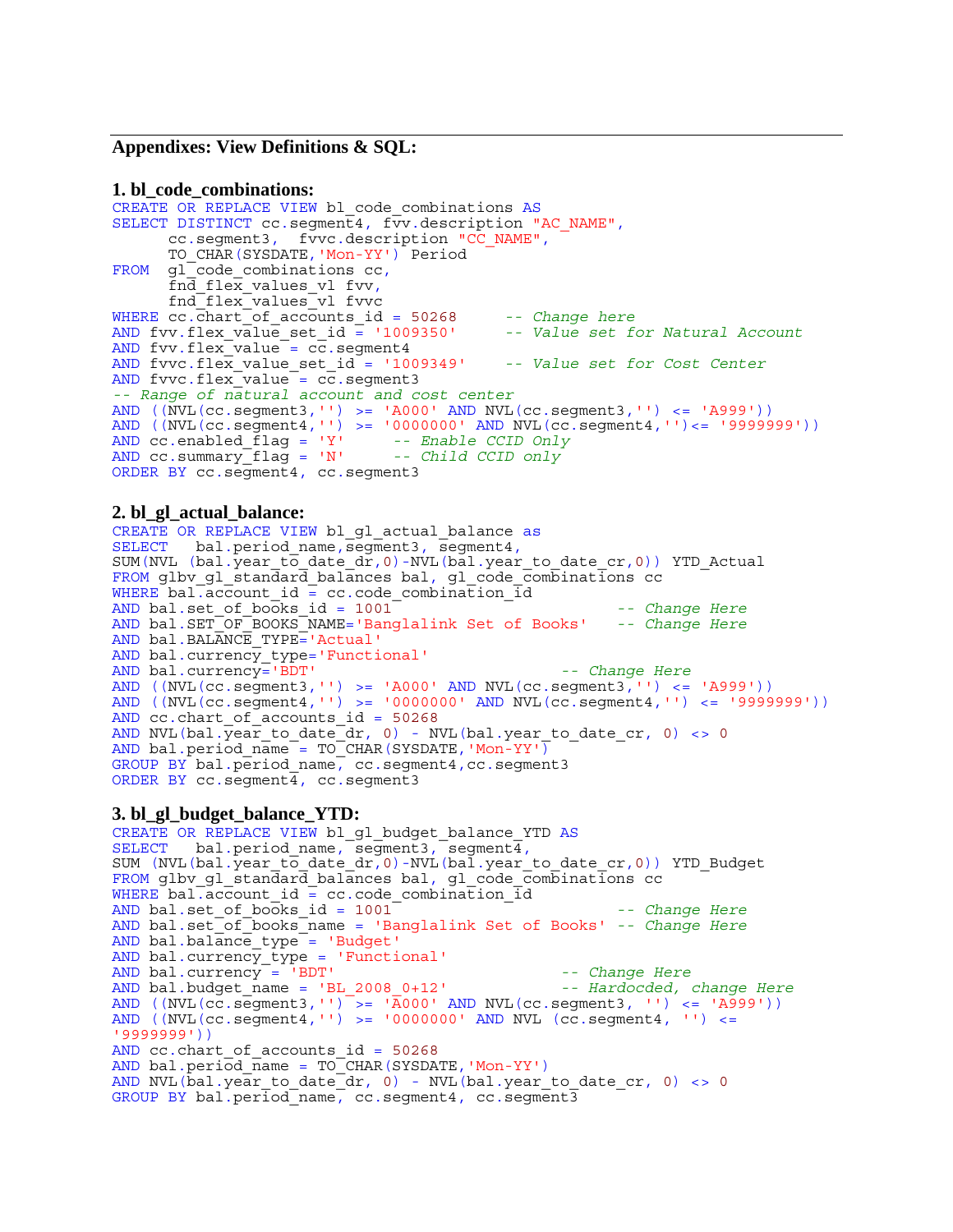ORDER BY cc.segment4, cc.segment3

**4. bl\_po\_commitment\_detail:**  CREATE OR REPLACE VIEW BL\_PO\_COMMITMENT\_DETAIL AS SELECT poh.SEGMENT1 "PO\_NUMBER", **CASE** WHEN pot.DOCUMENT TYPE CODE ='RELEASE' then por.CREATION DATE ELSE poh.CREATION\_DATE<br>END "PO DATE", POH.CURRENCY\_CODE "CURRENCY", CASE WHEN pot.DOCUMENT TYPE CODE ='RELEASE' then por.AUTHORIZATION STATUS ELSE NVL(poh.AUTHORIZATION\_STATUS,'INCOMPLETE') END "APPROVAL\_STATUS", *-- Added for release* CASE WHEN pot.DOCUMENT TYPE CODE ='RELEASE' then por.APPROVED DATE ELSE poh.APPROVED\_DATE END "APPROVAL\_DATE", *-- Added for release*  (CASE WHEN pot.DOCUMENT TYPE CODE ='RELEASE' then polc.QUANTITY ELSE pol.QUANTITY END )\*polc.PRICE\_OVERRIDE "PO\_LINE\_AMOUNT", *-- Added for Release* NVL(<br>CASE WHEN pot.DOCUMENT\_TYPE\_CODE ='RELEASE' THEN por.APPROVED\_DATE ELSE poh.APPROVED\_DATE **END** , CASE WHEN pot.DOCUMENT TYPE CODE ='RELEASE' THEN por.CREATION DATE ELSE poh.CREATION\_DATE END ) RATE\_DATE, polc.QUANTITY\_RECEIVED\*polc.PRICE\_OVERRIDE "GRS\_AMOUNT", glc.SEGMENT3, glc.SEGMENT4 FROM po\_headers\_all poh,<br>po\_lines\_all pol, po\_line\_locations\_all polc, po\_distributions\_all pod, po\_document\_types\_all\_tl pot, gl\_code\_combinations glc,<br>po\_releases\_all por WHERE poh.PO HEADER ID=pol.PO HEADER ID AND pol.PO LINE ID=polc.PO LINE ID AND pol.PO\_HEADER ID=polc.PO\_HEADER\_ID AND polc.PO HEADER ID=pod.PO HEADER ID AND polc.PO LINE ID=pod.PO LINE ID AND polc.LINE LOCATION ID=pod.LINE LOCATION ID AND por.PO RELEASE  $ID(+) = pole.PO$  RELEASE ID AND pod.SET\_OF\_BOOKS\_ID=1001 AND poh.TYPE LOOKUP CODE=pot.DOCUMENT SUBTYPE AND pot.ORG\_ID=poh.ORG\_ID AND pot.DOCUMENT\_TYPE\_CODE IN('PO','RELEASE')*-- Modified for Release. exclude agreement* AND NVL(poh.CANCEL\_FLAG,'N')<>'Y' AND NVL(pol.CANCEL\_FLAG,'N')<>'Y' AND NVL(polc.CANCEL\_FLAG,'N')<>'Y' AND NVL(por.CANCEL\_FLAG,'N')<>'Y' AND pod.CODE COMBINATION ID=glc.CODE COMBINATION ID ORDER BY poh. SEGMENT1

#### **5. bl\_po\_commitment:**  CREATE OR REPLACE VIEW bl po commitment AS